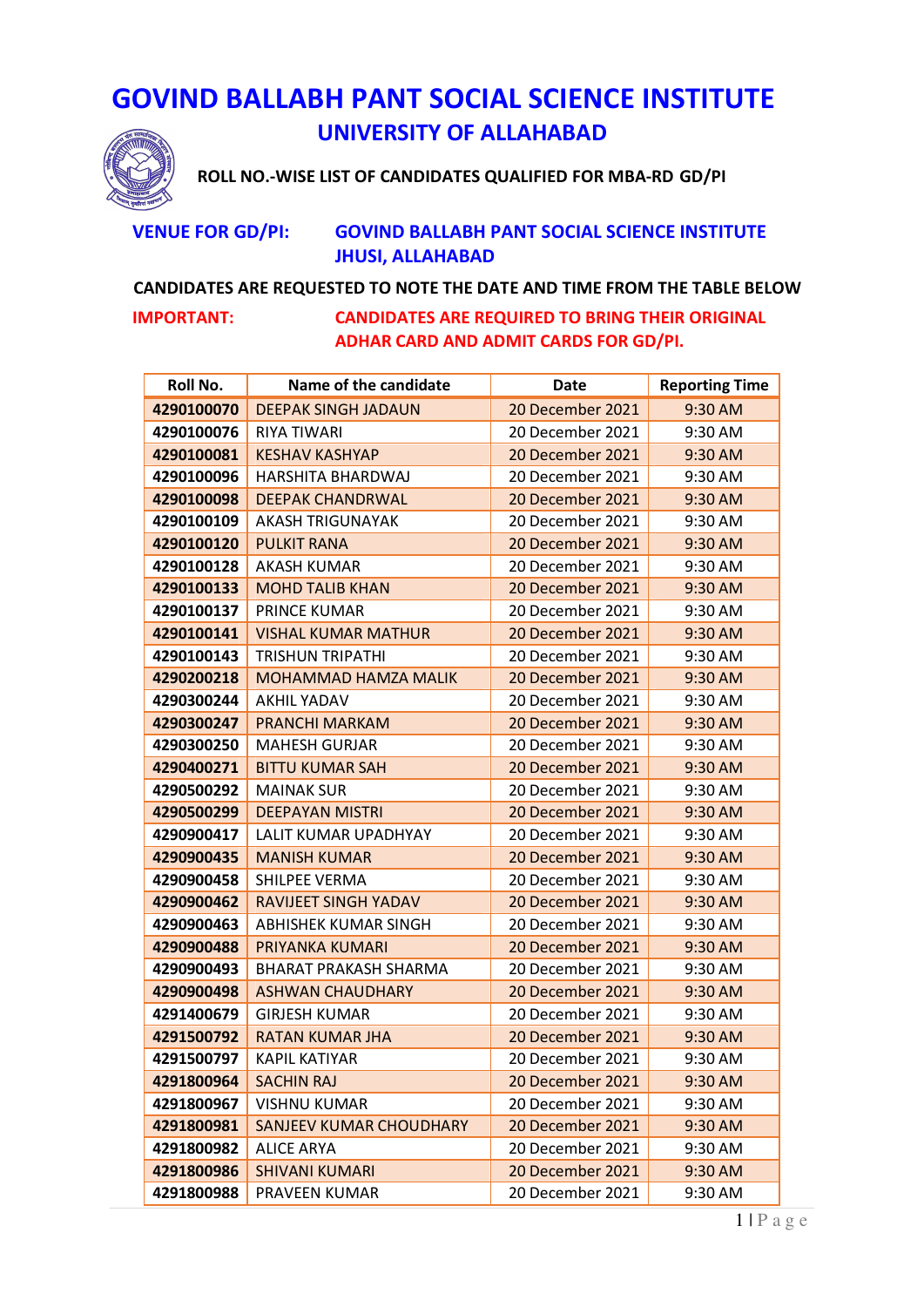| 4291801000               | <b>ARYA KUMAR</b>                      | 20 December 2021                     | 9:30 AM            |
|--------------------------|----------------------------------------|--------------------------------------|--------------------|
| 4292301134               | <b>AYUSHMAN SINGH</b>                  | 20 December 2021                     | 9:30 AM            |
| 4292301148               | <b>SUBHAM VISHWASH</b>                 | 20 December 2021                     | 9:30 AM            |
| 4292301160               | ALOK CHAND KAUSHIK                     | 20 December 2021                     | 9:30 AM            |
| 4292301162               | <b>SAURABH CHATURVEDI</b>              | 20 December 2021                     | 9:30 AM            |
| 4292301164               | BITTU KUMAR CHAURASIA                  | 20 December 2021                     | 9:30 AM            |
| 4292301175               | <b>NIHAL KUMAR TRIPATHI</b>            | 20 December 2021                     | 9:30 AM            |
| 4292901314               | <b>APIL SINGH</b>                      | 20 December 2021                     | 9:30 AM            |
| 4292901316               | <b>NANDINI</b>                         | 20 December 2021                     | 9:30 AM            |
| 4292901319               | RITESH SAHU                            | 20 December 2021                     | 1:30 PM            |
| 4292901322               | <b>MOHAMMAD SAQIB</b>                  | 20 December 2021                     | 1:30 PM            |
| 4292901328               | <b>NITIN KUMAR</b>                     | 20 December 2021                     | 1:30 PM            |
| 4293001676               | PRAJJWAL YADAV                         | 20 December 2021                     | 1:30 PM            |
| 4293001679               | <b>ADITYA KAPOOR</b>                   | 20 December 2021                     | 1:30 PM            |
| 4293001681               | <b>ANKUR SINGH</b>                     | 20 December 2021                     | 1:30 PM            |
| 4293001695               | SAURABH SHUKLA                         | 20 December 2021                     | 1:30 PM            |
| 4293001696               | <b>ADITYA RAJARSH KESARI</b>           | 20 December 2021                     | 1:30 PM            |
| 4293001701               | SHIKHA TIWARI                          | 20 December 2021                     | 1:30 PM            |
| 4293001706               | <b>ANKIT JAISWAL</b>                   | 20 December 2021                     | 1:30 PM            |
| 4293001713               | ARPITA SINGH CHAUHAN                   | 20 December 2021                     | 1:30 PM            |
| 4293001728               | PURVA JAISWAL                          | 20 December 2021                     | 1:30 PM            |
| 4293001733               | PRAFUL JAISWAL                         | 20 December 2021                     | 1:30 PM            |
| 4293001754               | <b>ANJALI SAROJ</b>                    | 20 December 2021                     | 1:30 PM            |
| 4293001755               | <b>ASHISH KUSHWAHA</b>                 | 20 December 2021                     | 1:30 PM            |
| 4293001786               | <b>ARPIT AGARWAL</b>                   | 20 December 2021                     | 1:30 PM            |
| 4293001791               | TIRTH RAJ GAUTAM                       | 20 December 2021                     | 1:30 PM            |
| 4293001798               | <b>AMISHA PATHAK</b>                   | 20 December 2021                     | 1:30 PM            |
| 4293001822               | <b>SHIVANGI TIWARI</b>                 | 20 December 2021                     | 1:30 PM            |
| 4293001832               | <b>ROSHNI GUPTA</b>                    | 20 December 2021                     | 1:30 PM            |
| 4293001854               | <b>ABHISHEK MISHRA</b>                 | 20 December 2021                     | 1:30 PM            |
| 4293001855               | <b>RIMJHIM CHANDRA</b>                 | 20 December 2021                     | 1:30 PM            |
| 4293001860               | <b>ANKIT SINGH</b>                     | 20 December 2021                     | 1:30 PM            |
| 4293001882               | <b>RAHUL KUMAR</b>                     | 20 December 2021                     | 1:30 PM            |
| 4293001885               | <b>SWATANTRA KUMAR</b>                 | 20 December 2021                     | 1:30 PM            |
| 4293001886<br>4293001895 | <b>JAYATI UPADHYAY</b><br>SANJIV KUMAR | 20 December 2021<br>20 December 2021 | 1:30 PM<br>1:30 PM |
| 4293603166               | <b>PRASHANT KUMAR</b>                  | 20 December 2021                     | 1:30 PM            |
| 4293603170               | <b>BRIJESH YADAV</b>                   | 20 December 2021                     | 1:30 PM            |
| 4293603173               | <b>DEEPAK KUMAR</b>                    | 20 December 2021                     | 1:30 PM            |
| 4293603179               | <b>AMAN VERMA</b>                      | 20 December 2021                     | 1:30 PM            |
| 4293603189               | <b>VARUN PATEL</b>                     | 20 December 2021                     | 1:30 PM            |
| 4293603194               | <b>SUNIL KUMAR</b>                     | 20 December 2021                     | 1:30 PM            |
| 4293603197               | <b>KRISHNA</b>                         | 20 December 2021                     | $1:30$ PM          |
| 4293603204               | SANJAY ADHIKARI                        | 20 December 2021                     | 1:30 PM            |
| 4293603214               | <b>MD HIFZUR RAHMAN KHAN</b>           | 20 December 2021                     | 1:30 PM            |
| 4293603215               | <b>VISHAL KUMAR</b>                    | 20 December 2021                     | 1:30 PM            |
| 4293603228               | <b>JITENDRA KUMAR</b>                  | 20 December 2021                     | 1:30 PM            |
| 4293603229               | <b>ABHISHEK MISHRA</b>                 | 20 December 2021                     | 1:30 PM            |
| 4293603230               | <b>AKASH MISHRA</b>                    | 20 December 2021                     | 1:30 PM            |
| 4293603233               | SANJAY YADAV                           | 20 December 2021                     | 1:30 PM            |
|                          |                                        |                                      |                    |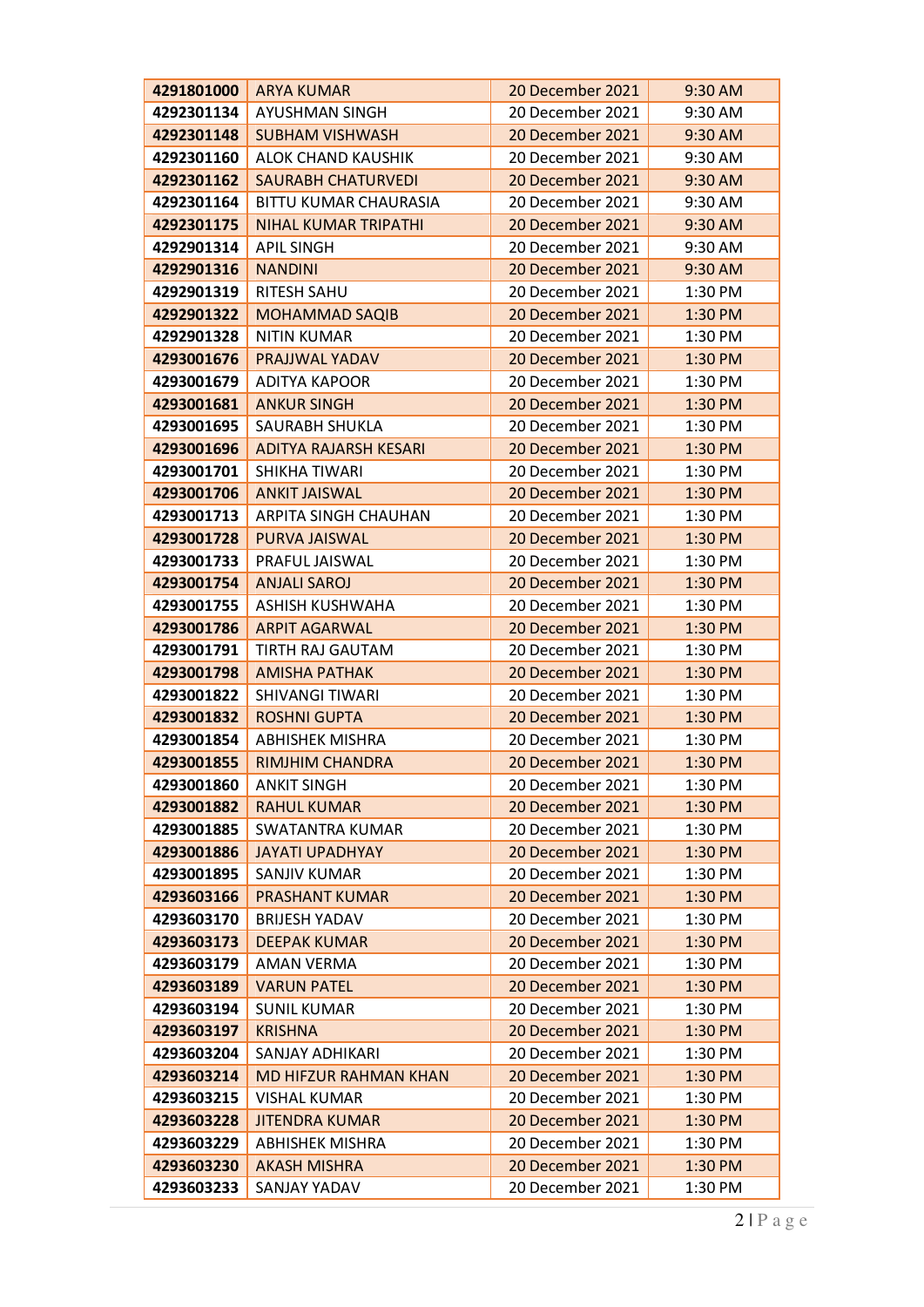| 4293603245               | <b>SMIT MISHRA</b>                              | 20 December 2021                     | 1:30 PM            |
|--------------------------|-------------------------------------------------|--------------------------------------|--------------------|
| 4293603247               | <b>AMAN GAUTAM</b>                              | 20 December 2021                     | 1:30 PM            |
| 4293603248               | <b>NIKHIL RAI</b>                               | 20 December 2021                     | 1:30 PM            |
| 4293603255               | <b>VISHNU PRAKASH</b>                           | 21 December 2021                     | 9:30 AM            |
| 4293603257               | <b>HIMANSU PANDEY</b>                           | 21 December 2021                     | 9:30 AM            |
| 4293904191               | <b>KUSUM KUMARI</b>                             | 21 December 2021                     | 9:30 AM            |
| 4293904201               | PRATISTHA CHATTERJEE                            | 21 December 2021                     | 9:30 AM            |
| 4293904219               | <b>NITYA SINGH</b>                              | 21 December 2021                     | 9:30 AM            |
| 4293904244               | POOJA KUMARI                                    | 21 December 2021                     | 9:30 AM            |
| 4293904250               | <b>HERA ZULFIQAR</b>                            | 21 December 2021                     | 9:30 AM            |
| 4294204908               | <b>RAMAYAN TRIPATHI</b>                         | 21 December 2021                     | 9:30 AM            |
| 4294204910               | RUPAK KUMAR SAHU                                | 21 December 2021                     | 9:30 AM            |
| 4294204914               | YATHARTH SRIVASTAVA                             | 21 December 2021                     | 9:30 AM            |
| 4294204924               | <b>KULDEEP YADAV</b>                            | 21 December 2021                     | 9:30 AM            |
| 4294204925               | <b>DEVRAJ SINGH</b>                             | 21 December 2021                     | 9:30 AM            |
| 4294204933               | <b>VINAY VERMA</b>                              | 21 December 2021                     | 9:30 AM            |
| 4294204951               | <b>ABHISHEK SINGH</b>                           | 21 December 2021                     | 9:30 AM            |
| 4294204954               | <b>SURAJ MISHRA</b>                             | 21 December 2021                     | 9:30 AM            |
| 4294204969               | <b>SHARAD KUMAR SINGH</b>                       | 21 December 2021                     | 9:30 AM            |
| 4294204974               | PRASHANT ADITYA                                 | 21 December 2021                     | 9:30 AM            |
| 4294204986               | <b>SHREYANSH PURWAR</b>                         | 21 December 2021                     | 9:30 AM            |
| 4294204989               | SAMARTH SRIVASTAVA                              | 21 December 2021                     | 9:30 AM            |
| 4294205000               | <b>SATYENDRA KUMAR</b>                          | 21 December 2021                     | 9:30 AM            |
| 4294205001               | <b>SAURABH SINGH</b>                            | 21 December 2021                     | 9:30 AM            |
| 4294205002               | PRAJVAL SRIVASTAV                               | 21 December 2021                     | 9:30 AM            |
| 4294205010               | SHIVAM DUBEY                                    | 21 December 2021                     | 9:30 AM            |
| 4294205011               | <b>AYUSH SRIVASTAVA</b>                         | 21 December 2021                     | 9:30 AM            |
| 4294205015               | <b>DUSHYANT KUMAR GUPTA</b>                     | 21 December 2021                     | 9:30 AM            |
| 4294205016               | <b>RAVI RAJ YADAV</b>                           | 21 December 2021                     | 9:30 AM            |
| 4294205017               | <b>ADARSH PANDEY</b>                            | 21 December 2021                     | 9:30 AM            |
| 4294205020               | YASHASVI MISHRA                                 | 21 December 2021                     | 9:30 AM            |
| 4294205021               | <b>ANUBHAV</b>                                  | 21 December 2021                     | 9:30 AM            |
| 4294205023               | <b>VISHAL SRIVASTAVA</b>                        | 21 December 2021                     | 9:30 AM            |
| 4294205040<br>4294205040 | AKSHAY KUMAR SINGH<br><b>AKSHAY KUMAR SINGH</b> | 21 December 2021<br>21 December 2021 | 9:30 AM<br>9:30 AM |
| 4294205044               | PUSHPENDRA KUMAR                                | 21 December 2021                     | 9:30 AM            |
| 4294205057               | <b>SIDDHARTH MISHRA</b>                         | 21 December 2021                     | 9:30 AM            |
| 4294205059               | DEEPANKER MAURYA                                | 21 December 2021                     | 9:30 AM            |
| 4294205065               | PRAJJWAL MISHRA                                 | 21 December 2021                     | 9:30 AM            |
| 4294205066               | RISHABH SHAH                                    | 21 December 2021                     | 9:30 AM            |
| 4294305198               | <b>DAYA SHANKAR PRASAD</b>                      | 21 December 2021                     | 9:30 AM            |
| 4294305207               | ADITYA MAURYA                                   | 21 December 2021                     | 9:30 AM            |
| 4294305229               | <b>PRABHAKAR KUMAR</b>                          | 21 December 2021                     | 9:30 AM            |
| 4294305231               | PRATEEK SHRIVASTAV                              | 21 December 2021                     | 9:30 AM            |
| 4294305238               | <b>DEVESH RAI</b>                               | 21 December 2021                     | 9:30 AM            |
| 4294305239               | DHEERAJ VISHWAKARMA                             | 21 December 2021                     | 9:30 AM            |
| 4294305244               | <b>ABHINAV SOMVANSHI</b>                        | 21 December 2021                     | 9:30 AM            |
| 4294305249               | <b>VIKAS SINGH</b>                              | 21 December 2021                     | 1:30 PM            |
| 4294305256               | <b>RISHABH MAURYA</b>                           | 21 December 2021                     | 1:30 PM            |
| 4294305261               | SHOBHIT PAL                                     | 21 December 2021                     | 1:30 PM            |